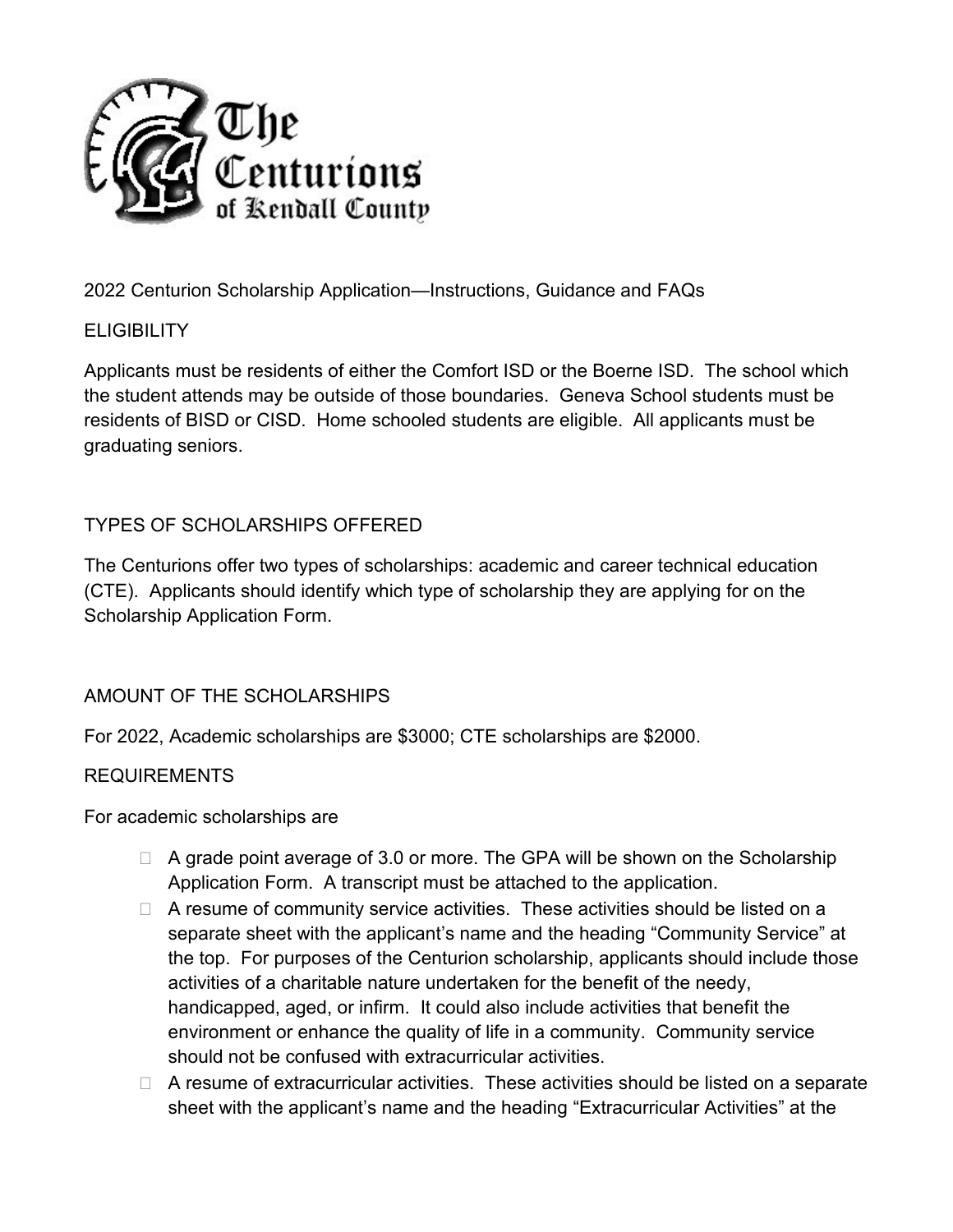top. Extracurricular activities include participation in school clubs, bands, athletic teams, church activities and the like. Certifications earned such as CPR training fall in this category.

- $\Box$  An essay of 1,000 words and no more than 1050 words on one of the following subjects: *For those who have been given much, much will be required.* Or *"What would you say to someone who thinks that education does not matter or that college is a waste of time.* Or *write an essay demonstrating your passion for a field of study and why you should be considered for this scholarship and what impact it will have on you.* Pick only one topic—not all.
- $\Box$  Two letters of recommendation from persons not related to the applicant.
- $\Box$  List employment history with dates on the Scholarship Application Form.

#### For CTE scholarships are

- $\Box$  A grade point average of 2.0 or more. The GPA will be shown on the Scholarship Application Form. A transcript must be attached to the application.
- □ While community service is **not** required of CTE applicants, such activities can enhance the chances of receiving an award. These activities should be listed on a separate sheet with the applicant's name and the heading "Community Service" at the top. For purposes of the Centurion scholarship applicants should include those activities of a charitable nature undertaken for the benefit of the needy, handicapped, aged, or infirm. It could also include activities that benefit the environment or enhance the quality of life in a community. Community service should not be confused with extracurricular activities.
- $\Box$  A resume of extracurricular activities, if any. These activities should be listed on a separate sheet with the applicant's name and the heading "Extracurricular Activities" at the top. Extracurricular activities include participation in school clubs, bands, athletic teams, church programs and the like. Certifications earned such as CPR training fall in this category.
- $\Box$  An essay of 500 words and no more than 550 words on one of the following subjects: *"What would you say to someone who thinks that education does not matter or that CTE training is a waste of time.* Or *write an essay demonstrating your passion for a field of study and why you should be considered for this scholarship and what impact it will have on you.* Pick only one topic—not all.
- $\Box$  List employment history with dates on the Scholarship Application Form.
- $\Box$  One letter of recommendation from a person not related to the applicant, including employer, instructor, and mentor.

#### ECONOMIC HARDSHIP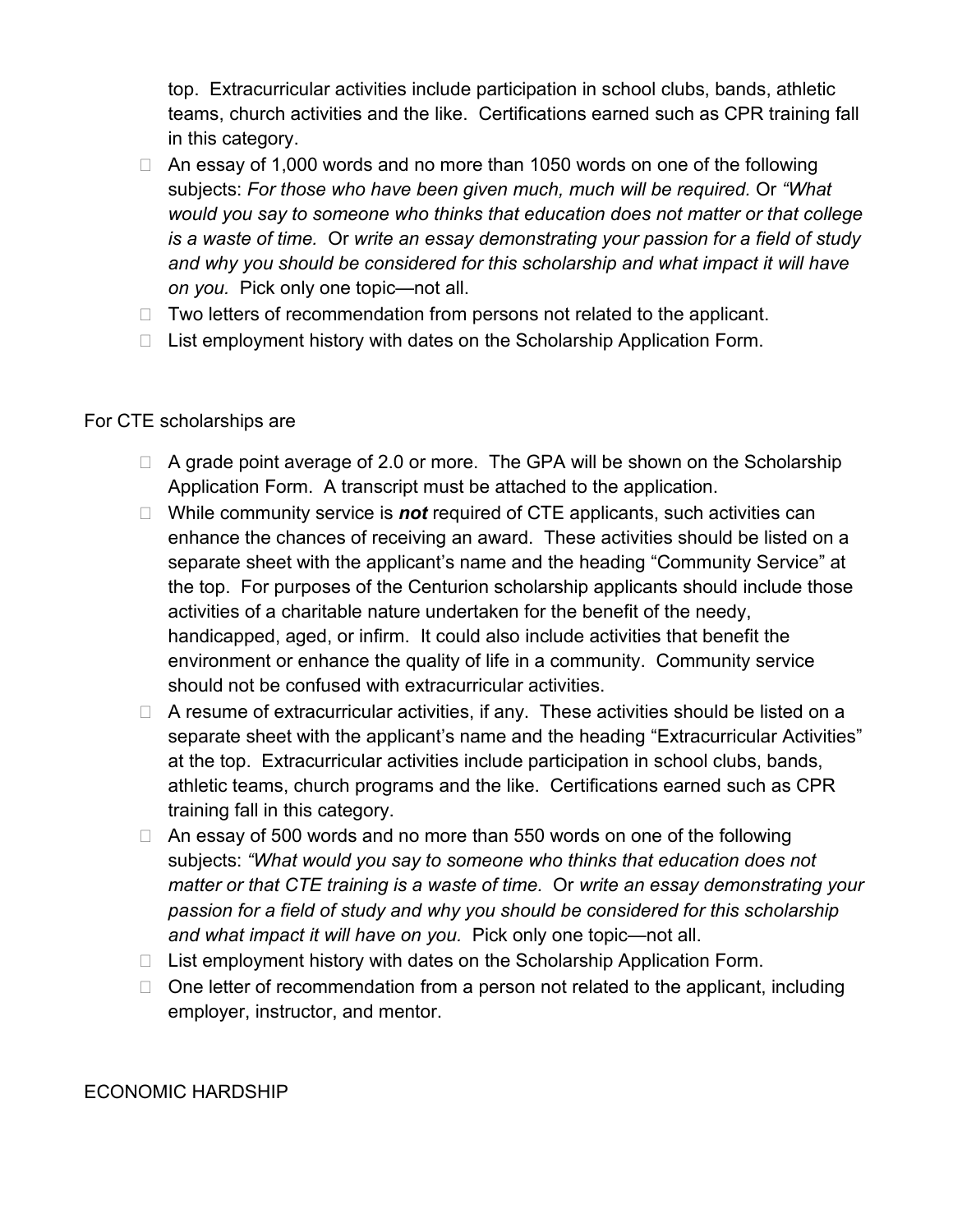If appropriate, an applicant may submit a statement of economic hardship. The statement should be submitted on a separate sheet with applicant's name and the heading "Economic Hardship" at the top. Such statements are held in strict confidence by the Centurion Scholarship Committee.

## DEADLINE FOR SUBMISSION: *Please note the different deadline for US Mail*

- **Electronic Submission** Due by **5:00PM, April 18, 2022**. Submit all required documents to [Centurions.KendallCounty@gmail.com.](mailto:Centurions.KendallCounty@gmail.com) (Recommended Method)
- **Hand-Delivery** Due by **5:00PM April 18, 2022**. Hand-deliver to: KCAC 103 Saunders St

Boerne, TX 78006

• **By Mail** – Applications by mail **must be post-marked no later than April 15, 2022** and sent to:

> Centurions Scholarship C/O KCAC 103 Saunders St Boerne, TX 78006

## FREQUENTLY ASKED QUESTIONS

If I am awarded a scholarship how will I know and how do I collect?

*The scholarships recipients are announced during the award ceremony sponsored by the school attended. In the case of home school students, notification is by mail. The funds are sent to the institution the student will attend once the Centurions have received proof of acceptance.*

What happens to the applications after the judging?

*They are destroyed.*

The cover sheet asks for employment history but I have none. Does that mean I can't receive a scholarship?

*No. Employment history is only one consideration of many.*

What constitutes Career Technical Education?

*The Centurions take a very broad view of the CTE field. A comprehensive list of CTE fields may be found at* [https://tea.texas.gov/cte/.](https://tea.texas.gov/cte/) *As a minimum your training facility or*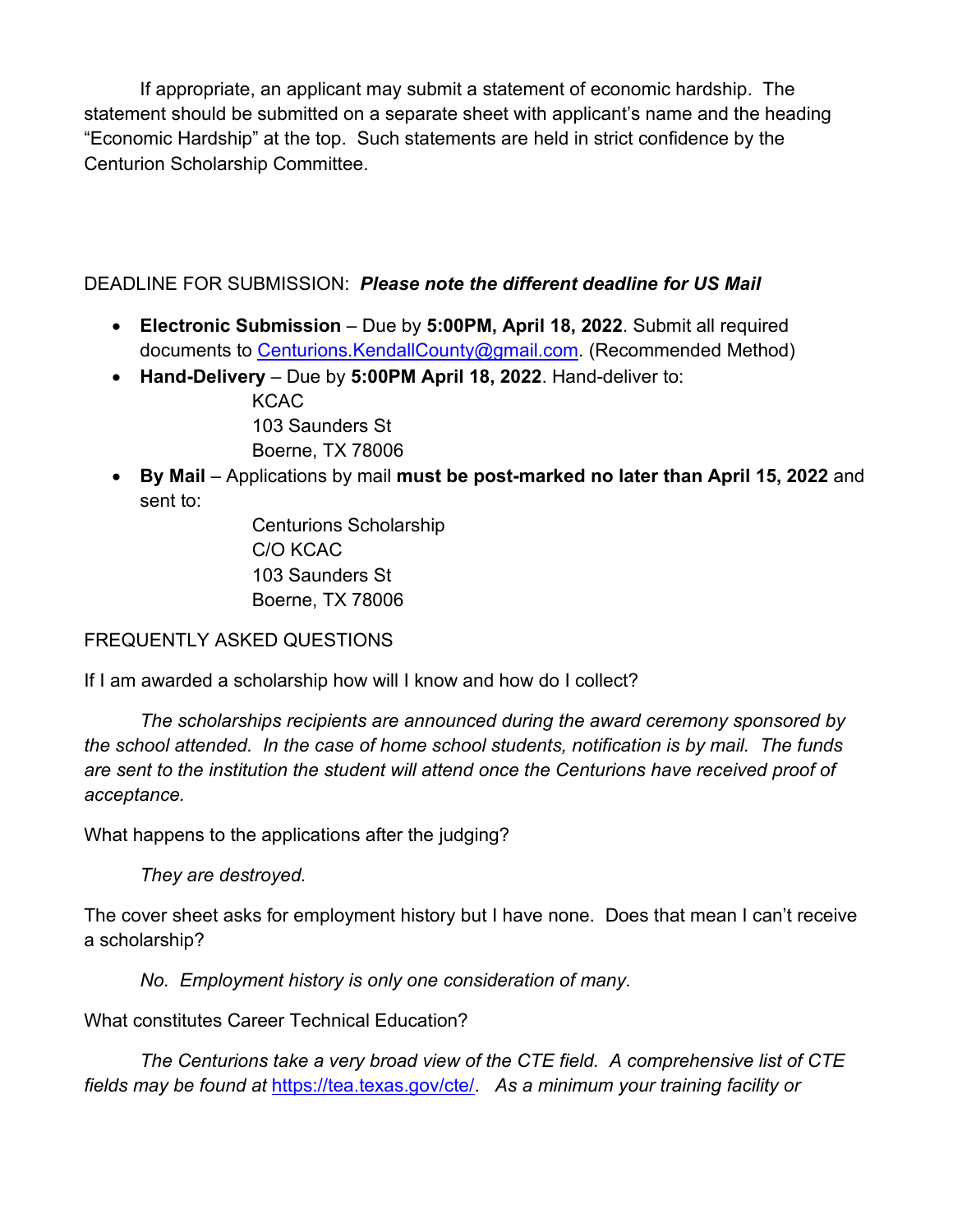*institution should offer a certification, diploma or associate's degree in your field. If you are uncertain about your particular field of interest you may ask for a ruling from the Centurion Scholarship Committee by contacting Steve Spence at 210-413-0271 or email to [saspence@hctc.net](mailto:saspence@hctc.net) .*

Who can I contact if I have any questions?

*Steve Spence at 210-413-0271 or saspence@hctc.net.*